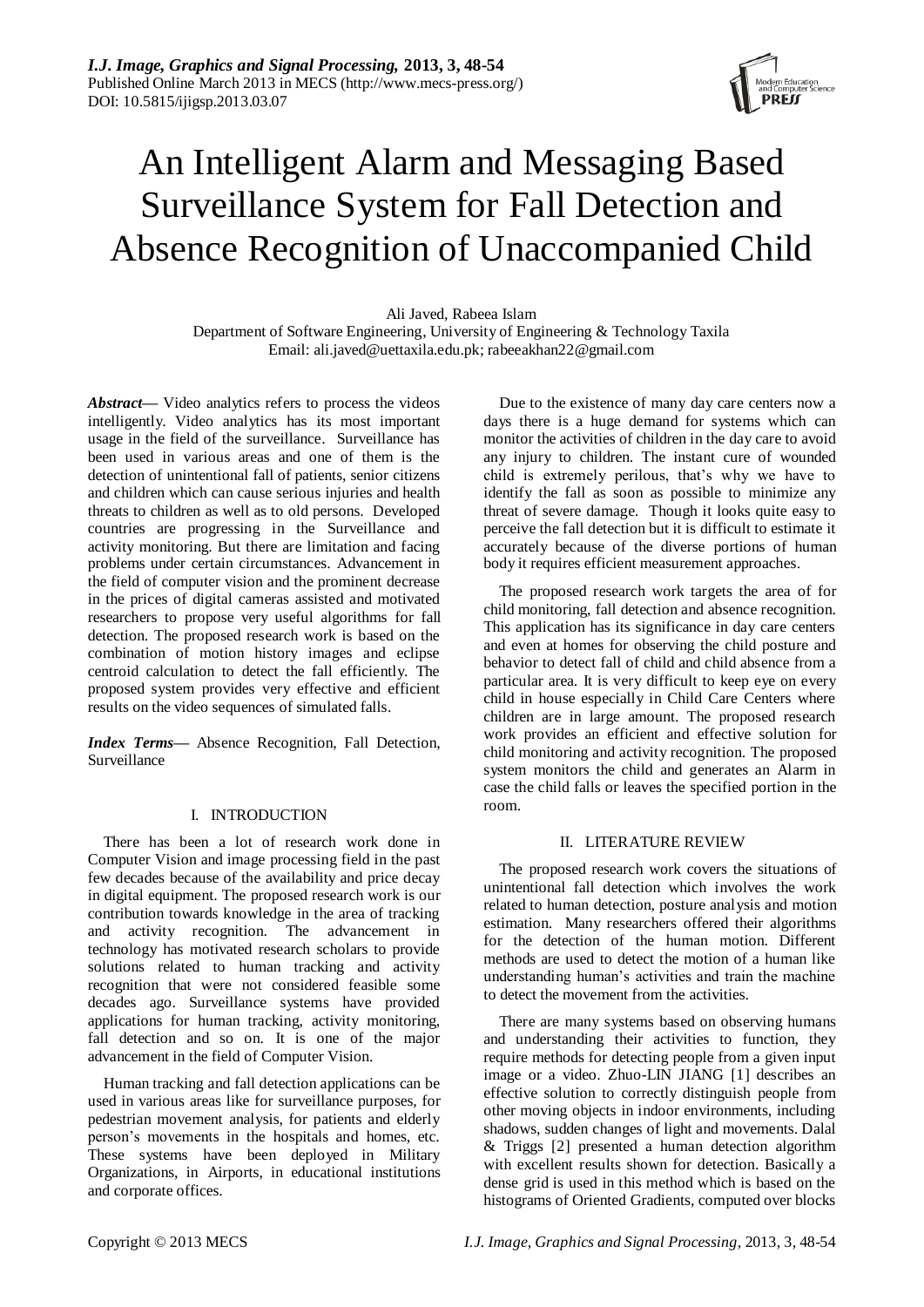of size 16 *×* 16 pixels to represent a detection window. Paul viola [3] presents a machine learning approach for visual object detection capable of processing images extremely rapidly and achieving high detection rates.

Child"s posture analysis is another major phase in the proposed research work after child detection. Child Posture Analysis has been accomplished in the proposed system to achieve the task of detecting child fall.

Child"s posture needs to be examined very keenly and have to consider all scenarios for a successful research because children can behave in a much unexpected way and to tackle that problem our system should work properly on every posture. Chen and Schonfeld proposed a framework for providing both video tracking and pose estimation [4]. Jamil and Adnan [5] proposed an approach to tackle the issue of unintentional falls of patients. They proposed a combined approach of motion gradients and human shape features variation which gives quite good results.

Child posture analysis involves detecting and analysis the features of the child that are important in falling of a child. It includes the posture of many body parts including legs, arms and back portions. In this era, computing based on the scientifically proved methods gains supreme importance in our life. These methods help us to do all the intelligent computing for human computer interaction. Hence, postures are ambiguous and incompletely specified. There have been varied approaches to handle gesture recognition like mathematical models based on hidden Markov chains [6].

To estimate the motion from the video, we have to work on the frames extracted from the video and most of the time those consecutive images almost contains the same objects as previous frame contains [7]. Estimation basically is a process which examines the motion of objects to predict the vector for estimated motion. There is another technique used in this process which is called motion compensation, it uses the motion knowledge of the object to achieve the data compression. The most obvious problem in this process is the redundancy found in the consecutive frames because mostly consecutive frames contain same information. Interframe coding can be used to overcome this issue. Interframe coding is a technique to remove the temporal redundancy found in the consecutive frames to accomplish higher compression. [8]

There are some methods used for the object detection and recognition. Support vector machine is one technique which can be used for object detection and recognition with better accuracy. SVM takes different classes of data as input, analyzes the data, process it and finally generates output. More precisely, SVM draws a plane or model in space and then this plane is basically used for the matching purpose. This will further used to classify the pattern in different groups. This is also used for the machine learning, SVM tells that the given set of data whether belongs to a certain class or not. This is less effective due to time consumption. SVM related work has been presented in [9, 10].

SIFT is another technique used for object detection. This method includes many features of the objects like its color, coordinates in space etc. basically it uses many characteristics of the image for object detection. Due to its outstandingly correct output it is used many applications like robotics, image stitching and video surveillance [11]. One of the significant drawback of SIFT is maintenance of feature set once defined its pretty difficult to change it because the results of detection gives many false alarms in case of modification in the feature set after definition.

Artificial Neural network detection basically uses the hypothetical pattern which is created in space and then to the object is matched for object recognition. It works just like the nervous system, where very complex small neurons are connected with each other and form a pattern. This method is complex one but its accuracy is outstanding [6]. This method is a different from the other algorithmic approaches because all the algorithms handle the problems for which they are designed. On the other hand artificial neural networks can handle the problems based on the examples provided to it. You just give it some examples and this method will solve the problem on the basis of these examples. That"s why the selection of examples is very important and the time to find the solution based on the selection of the examples. The only drawback is the unpredictable nature of output results in this case.

## III. SYSTEM ARCHITECTURE

The proposed research work involves the detection of Child falling and absence recognition from a particular area. The proposed algorithm comprises of different phases. The system architecture of the proposed algorithm is presented below in fig. 1. The proposed system captures the scene of the bedroom in image acquisition phase. The captured video undergoes scenario detection phase after image enhancement in the preprocessing stage. Different coordinates of the frame is calculated in this phase. These coordinates facilitated to identify the location of bed in the room.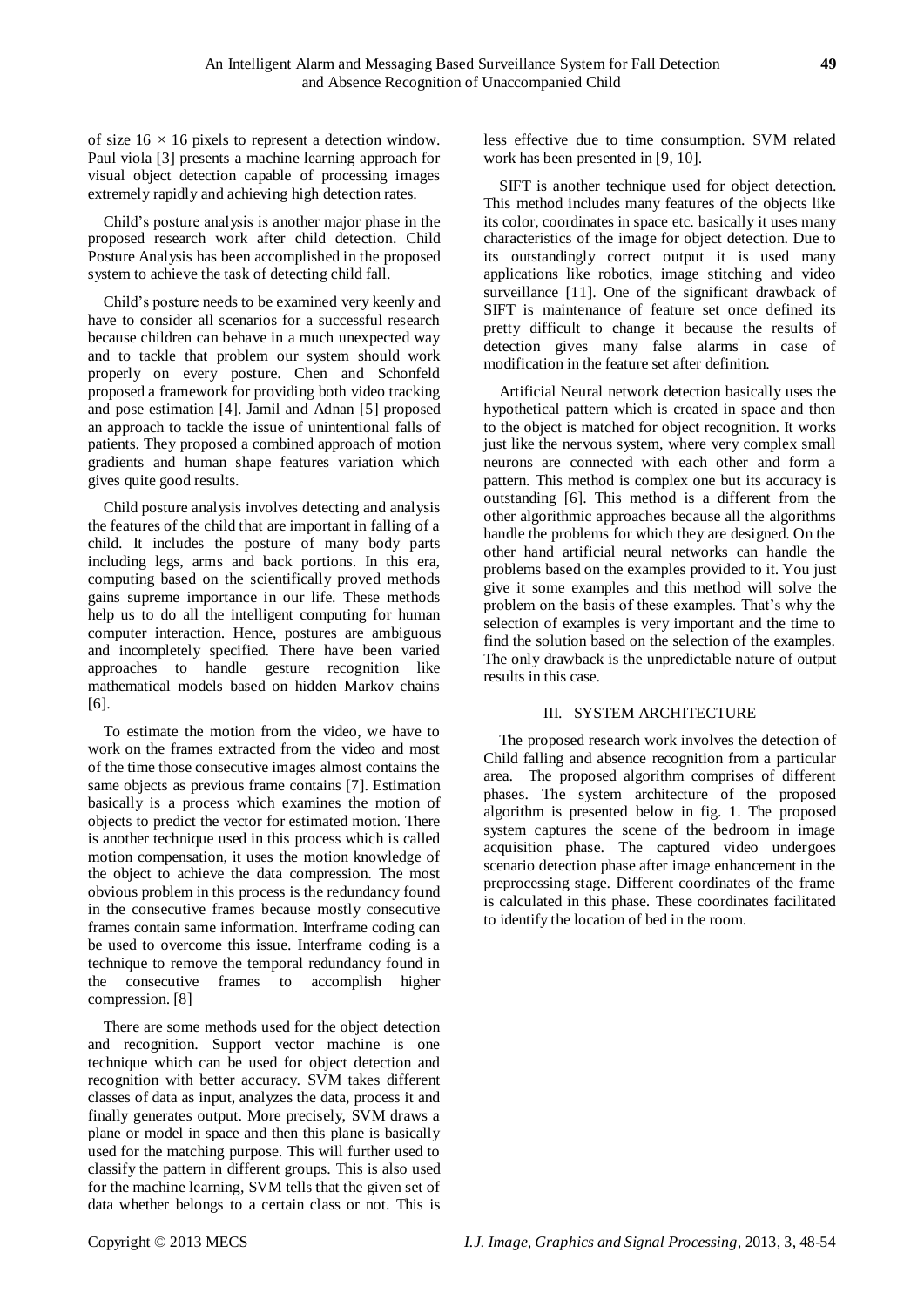

Figure 1. System Architecture

Child detection is accomplished in the next phase, followed by Child posture analysis. The Child Detection phase is explicated in fig. 2.

The frames of the video have been analyzed and child detection has achieved successfully from the captured scene. If the Child is found in the captured scene then the frame undergoes motion history analysis. This motion history calculation determined that either child is moving towards the edge of bed or not. If the Child is going towards wall, an alarm message is generated to inform the care taker to perform necessary actions to prevent any injury to child.



Figure 2 Child Detection

The next phase involves the posture analysis of child to decide whether the child is going to fall or not. If Child is detected in bend position and going to fall, an alarm will be generated and alert message will be send. If child is not detected in frame, the frame is discarded and next frame is selected for processing. The flow of child posture analysis for fall detection is shown in fig. 3.



Figure 3. Child Posture Analysis

# IV. PROPOSED METHODOLOGY

#### *A. Image Acquisition*

The proposed system captures the scene by using static digital camera which captures video at a resolution of 640 x 480 pixels. The camera is fixed and capturing video at a frame rate of 25 frames per second. Since we want to develop economical system that's why we used static digital camera for scene capturing.

Human detection and tracking can become a very complex chore in the presence of the noise, low illumination and shadows. The proposed system achieves the desired objectives even in adverse conditions like noise, low illumination and shadows.

#### *B. Image Preprocessing*

The captured video is enhanced in the preprocessing stage to reduce the noise and to overcome any issues regarding low level illumination and reflection.

Gaussian Low pass filter of size 5x5 is applied for noise reduction in the preprocessing phase. The application of Gaussian filter on the input video enhances the video by achieving more smoothing and reduces the noise. This preprocessing phase assists to improve the quality of video resulting in better processing of the video for child detection and posture analysis.

#### *C. Child Detection*

The gathered frames of the video are processed first for removal of foreground portion, the area of interest,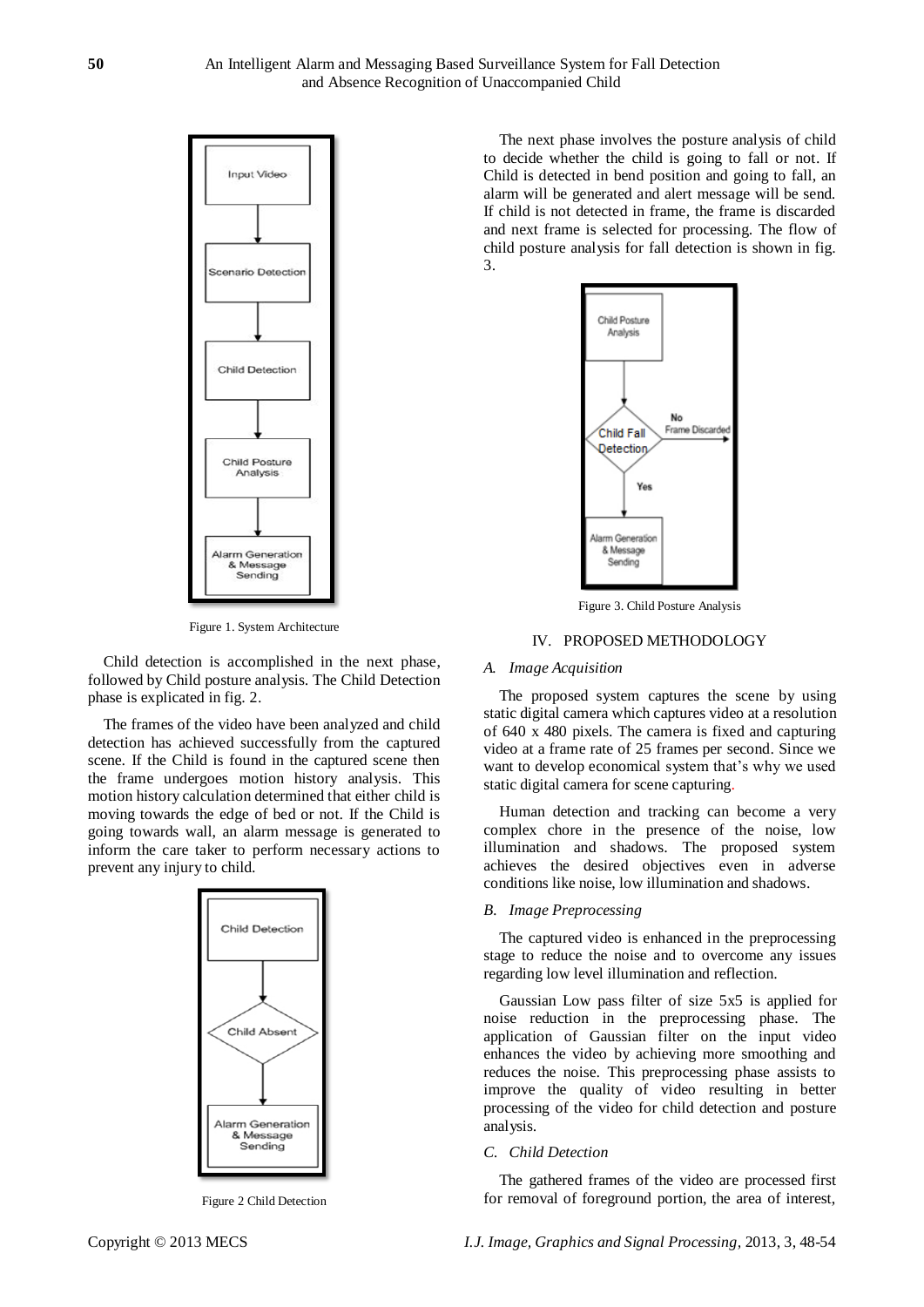which is child in our case, and then Gaussian is generated. The boundary of the frame is detected for identifying the child.



Figure 4. Boundary Selection

Fig. 4 shows the boundary selection of the frame processed to define the boundary line for the child.

### *D. Child Posture Analysis*

The values gathered from the above results are processed further to generate the standard deviation of the values. The plot of the processed results representing the statistics is shown by the graph in fig. 5.



Figure. 5 Standard Deviation Analysis

The standard deviation vectors for the orientation and eccentricity has been calculated and represented as the following parameters. Time  $= 1s = 25$  frames.

The results of Standard Deviation have been further analyzed to detect motion coefficient of the input video frame as shown in the fig. 6.



Figure 6. Constant Motion Analysis

The input video frame is processed for fall detection. The image shown in fig  $7$  below that the frame has successfully detected the child fall. This has been achieved by detecting the collision with the object.



Figure 7. Child Fall Detection

The motion history of the image has been calculated once child fall event is detected. The output has been initialized, MHI a.k.a. H(x, y, t, T). The initialization process is followed by parameters definition for further processing. The motion history image MHI parameter T representing the number of frames is being considered here. We have assumed maximal value of MHI. The dimensions of the video have been obtained, after the assumption of maximum value, by extracting the first frame from the video.

Compute  $H(x, y, 1, T)$ , the first MHI of video, start global loop for each frame, load current frame from image cell, begin looping through each point. The MHI of the resultant image is shown below in fig 8.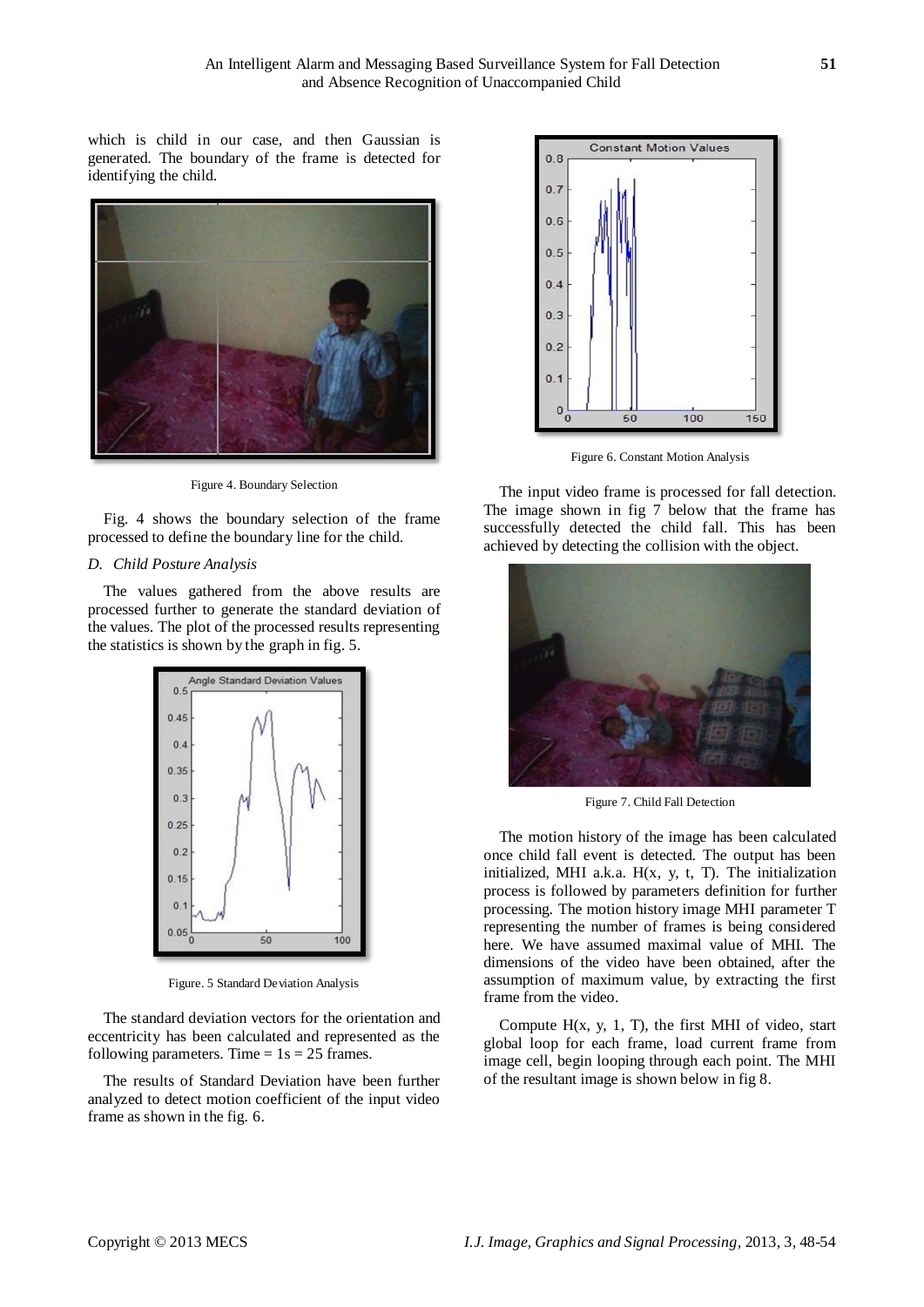

Figure 8. MHI of Child Detection

The collision detection of falling child has been calculated after MHI. To achieve this purpose following steps have been performed.

- 1. Define Number of Frames
- 2. Define the output, centroid array
- 3. Start global loop for each frame
- 4. Load current frame from image cell
- 5. Get dimensions of the frame
- 6. Definition of CENTROID =  $SUM(mass of the$ point \* position of the point) / SUM(mass of the point)
- 7. Define the weighted mass, which is the product of each 'mass' weighted% by its position
- 8. Define the sum of masses, a variable to be used in upcoming loop
- 9. In this case, the 'mass' of each point is either 1 or 0, so the sum of the masses will effectively be the sum of all the 1's in the frame, or equivalently, the number of 1's in the frame.
- 10. Begin looping through each point
	- i. X Dimension
	- ii. Y Dimension
- 11. Calculate Centroid in x and y dimensions

The results are shown in fig. 9.



Figure 9. Child Collision Detection

The statistics of the proposed system have been presented and mentioned in the fig 10.

| Extracting Foreground                        |
|----------------------------------------------|
| File processed                               |
| Packing Pixels Completed                     |
| Gaussian Generated!                          |
| Eliminating Noise from Foreground            |
| Evaluating Motion History Image of the video |
| Select boundary                              |
| Processing Boundary Detection                |
| Defined Boundary Crossed                     |
| Determining Ellipse Statistical Properties   |
| Analyzing Statistics for Video               |
|                                              |
| $ans =$                                      |
|                                              |
| 0.7385                                       |
|                                              |
|                                              |
| ans                                          |
|                                              |
| 0.4245                                       |
| <b>FALL DETECTED!</b>                        |
|                                              |

Figure. 10 Final Results

The first line enclosed by a rectangle in red color depicts the information of the child crossed the specified boundary. The second line enclosed by a rectangle in red color shows the fall detection of the child as shown below in fig 10.

#### V. ANALYSIS OF FALL DETECTION ALGORITHM

Nicholas, Patel, Abhishek developed the fall detection method [12]. They named the proposed system "FALL DETECTION". They have limited work and limitations in the means of implementations.



Figure 11. Man walking detection and fall detection [12]

Fig. 11 shows the normal walking of man along with the falling posture of the walking man. Fig. 12 shows the turning of man along with the falling detection.



Figure 12. Man walking detection and fall detection [12]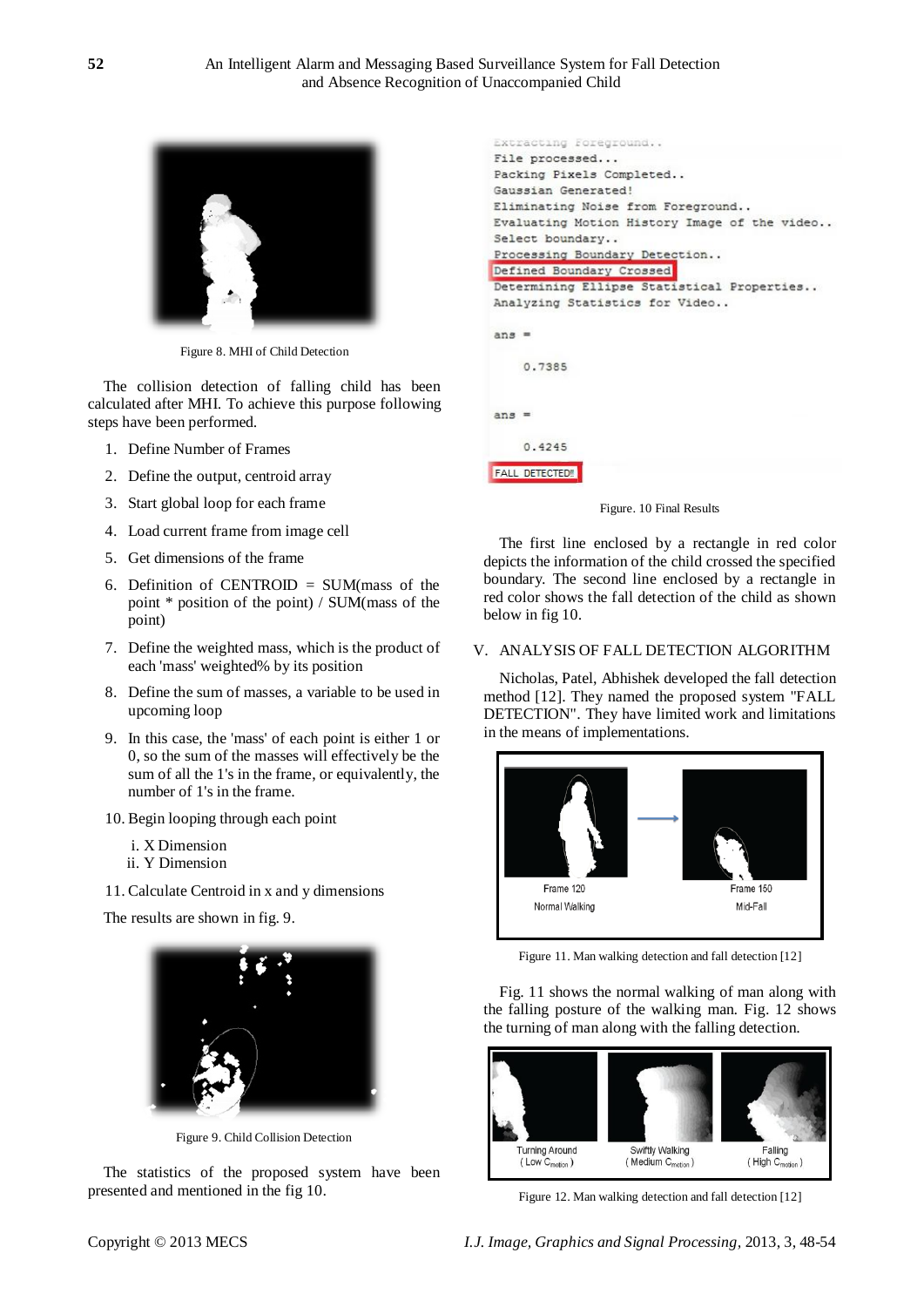

Figure. 13 Detection of Man on bed [12]

The video example from the Dataset used by them has been shown below in the fig. 13.

The developed system [12] was too much limited in a number of cases. When the developed system was compared with the proposed system, proposed system met maximum conditions along with the success ration of fall detection. All the factors discussed in the table given below.

|  | TABLE .1 COMPARISON OF PROPOSED ALGORITHM AND FALL DETECTION ALGORITHM |  |  |
|--|------------------------------------------------------------------------|--|--|
|  |                                                                        |  |  |

| Ser | System            | No of<br>Videos | Fall<br>Detection       | Non Fall<br>Detection | Processing<br>Time | Lights | Without<br>Light | Cost   | <b>Success</b><br>Ratio | Frontal/Back<br>View |
|-----|-------------------|-----------------|-------------------------|-----------------------|--------------------|--------|------------------|--------|-------------------------|----------------------|
|     | Fall<br>Detection | 50              | Walking<br>Man only     | Walking<br>Man only   | 27 sec             | Must   | N <sub>o</sub>   | 1000\$ | 83.3%                   | Frontal only         |
| 2   | Proposed          | 200             | Child Fall<br>Detection | Child                 | 15sec              | Yes    | Yes              | 270\$  | 89.4%                   | Both                 |

The "Fall Detection" system was limited to walking man and under light conditions with must HD camera. The Processing time was much slower than the developed system. Fall detection success ratio was not of much difference with the proposed system but proposed system has not too much limitation as compared to the "Fall Detection System". Fig. 14 depicts the success ratio between our proposed system and "Fall Detection Method" of Nicole and Abhishek[12].



Figure. 14 Success Ratio

Fig. 14 describes the success ratio of both systems whereas Fig. 15 describes the failure ration. Both clearly speaks that Proposed System (Child Fall Detection) is far better than "Fall Detection Method"[12].



Figure. 15 Failure Ratios

### VI. CONCLUSION

For efficient detection of Child fall in the room and absence recognition of child we have designed the system which detects the Child in the first phase, continuously monitors the movements of child and generates an Alarm message in case of Child Fall Detection. The proposed system also considers the absence recognition of child from a specified portion selected in the room. The proposed system achieves the task of fall detection and absence recognition in an efficient and effective way which has been proved by the results. It also provides the solution for detecting the falling of patients and handicap in hospitals. It can also be used for academic and scientific research.

### REFERENCES

[1] Zhuolin Jiang, Shaofa Li, Dongfa Gao. A Time Saving Method for Human Detection in Wide Angle Camera Images. International Conference on Machine Learning and Cyber-netics, 2006.